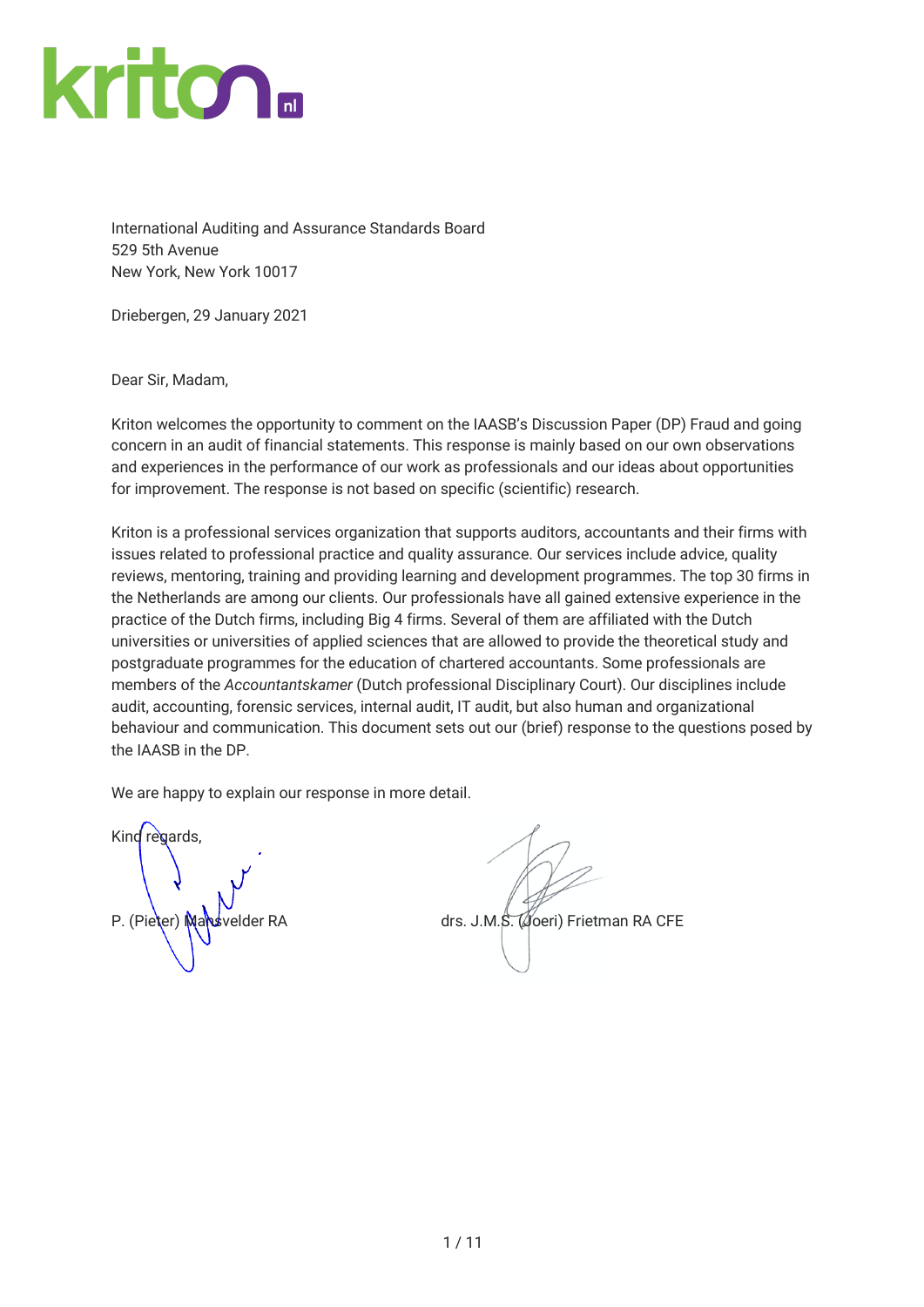# 1 Expectation gap

### 1.1 Main cause of the expectation gap

In our opinion, the cause is a complex of factors, as was also mentioned in the discussion paper. None of these factors can be considered the main cause of the expectation gap.

### 1.1.1 Fraud

From within the audited entity, management, those charged with governance and the audit committee do not communicate sufficiently to users of the financial statements about how they identify fraud risks, which fraud risks they recognise and how they manage these risks (fraud risk management).

On the part of the auditor, a lack of knowledge, skills and the right attitude plays an important role. Scientific research shows that auditors:

- have too little knowledge of concepts of fraud and non-compliance;
- have difficulty applying theoretical knowledge about this in practice;
- are not really able to identify fraud risks specifically and concretely;
- cannot always determine an appropriate response to identified risks;
- do not (or cannot) perform the designed procedures adequately at all times

and, therefore, they are unable to detect fraud properly.

What is worrying, is that auditors themselves think they have the necessary knowledge and skills. There is limited intrinsic motivation to improve the quality of the work in this area.

In addition, auditors do not sufficiently communicate to the users of the financial statements and the auditor's opinion what they must do, can do and have done when it comes to misstatements resulting from fraud. Users are unable to form a clear idea of what to actually expect from the auditor. They tend to interpret the scope of the audit too broadly. This is (possibly) also related to the definition of the term 'fraud' as used by the professional group and in professional regulations. That definition does not correspond to what is commonly understood by fraud in parlance. In 'society', the term fraud seems to be used for many aspects of financial and economic crime, which auditors do not always classify as fraud.

Lastly, the audit profession lacks an unambiguous (international) vision of necessary adjustments. Examples of good practices remain out of the picture for too long to be able to make a meaningful contribution to the 'learning audit profession'.

### 1.1.2 Going concern

In our opinion, the following factors play a role in the expectation gap around the use of the goingconcern assumption:

- Wishful thinking by management (and where applicable, those charged with governance): signals of potential problems - which are sometimes obvious - are, consciously or not, ignored in the preparation of the financial statements. This may be related to pressure resulting, for example, from expectations raised by stakeholders, the remuneration structure, financing conditions or the feeling of having failed as an entrepreneur.
- A lack of objectivity, professional competence and/or professional scepticism on the part of the auditor: the interest of the client (painting a positive picture) consciously or unconsciously prevails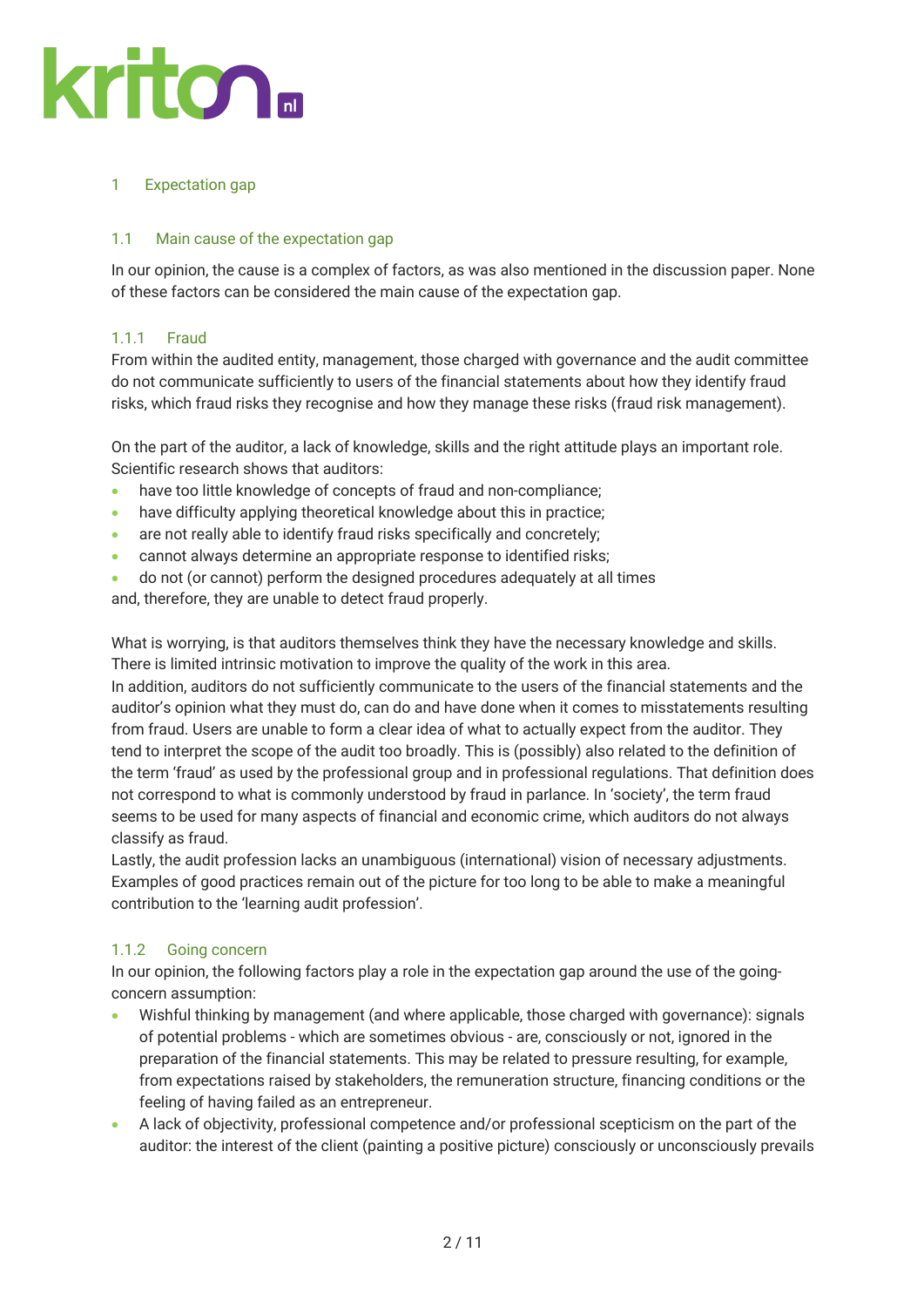

over the public interest (fair reporting), signals of any problems are overlooked during the audit or not evaluated critically enough and investigated further.

- Reluctance on the part of management (and the auditor) with regard to disclosure about a possible uncertainty about the continuity of the entity: this could be a self-fulfilling prophecy, because financiers, suppliers and customers, for example, are deterred.
- Unfamiliarity among users of financial statements and auditor's opinions with the actual meaning of using the going-concern assumption when preparing the financial statements: what period does it concern, how should the certainty or uncertainty about the going-concern assumption be interpreted and what is the scope of the reports by management and the auditor on this?

In a number of recent disciplinary rulings in the Netherlands about presumed audit failures in relation to the bankruptcies of audited entities, the factors mentioned in the first two bullets play a role to a greater or lesser extent.

#### 1.2 Narrow the expectation gap

The following measures could help narrow the expectation gap.

#### 1.2.1 Fraud

|    | <b>What</b>                                                                                                                                                                                                                                                                                                                                                                                                                                                                                                                                                                                | Who                    |                                                                                                                                                                                                                                                                     |
|----|--------------------------------------------------------------------------------------------------------------------------------------------------------------------------------------------------------------------------------------------------------------------------------------------------------------------------------------------------------------------------------------------------------------------------------------------------------------------------------------------------------------------------------------------------------------------------------------------|------------------------|---------------------------------------------------------------------------------------------------------------------------------------------------------------------------------------------------------------------------------------------------------------------|
| 1. | Communicating about fraud risk management (for<br>example in the directors' report or the in-control<br>statement).                                                                                                                                                                                                                                                                                                                                                                                                                                                                        | $\bullet$<br>$\bullet$ | Audited entity<br>National and international<br>regulators (reporting)                                                                                                                                                                                              |
| 2. | Clarifying the definition of fraud, as used in professional<br>regulations.                                                                                                                                                                                                                                                                                                                                                                                                                                                                                                                | $\bullet$              | <b>IAASB</b>                                                                                                                                                                                                                                                        |
| 3. | Expanding the scope of ISA 240 (proposal: financial and<br>economic crime, including fraud, corruption, deliberate<br>non-compliance with laws and regulations, money<br>laundering and terrorist financing).                                                                                                                                                                                                                                                                                                                                                                              | ۰                      | <b>IAASB</b>                                                                                                                                                                                                                                                        |
| 4. | Increasing the compulsory theoretical knowledge and<br>facilitating an adequate interaction between theoretical<br>training, practical training and continuous education.<br>Areas of attention include:<br>Concepts and manifestations of financial-economic<br>crime<br>Investigation methods and skills (such as interview<br>۰<br>techniques, CAAT)<br>Sociology and psychology (aspects of human<br>٠<br>behaviour)<br>Specialisation, where necessary (for example, based<br>$\bullet$<br>on risk profiles of audit clients, the role of the<br>professional within the audit firm). | $\bullet$<br>۰<br>۰    | National institutions that<br>determine the exit<br>qualifications for<br>theoretical study, including<br>postgraduate programmes<br>Providers of theoretical<br>study (universities (of<br>applied sciences))<br>National professional<br>organizations/regulators |
| 5. | Clarifying ISA 240 (see Appendix 1).                                                                                                                                                                                                                                                                                                                                                                                                                                                                                                                                                       | ۰<br>$\bullet$         | <b>IAASB</b><br>National professional<br>organizations/regulators                                                                                                                                                                                                   |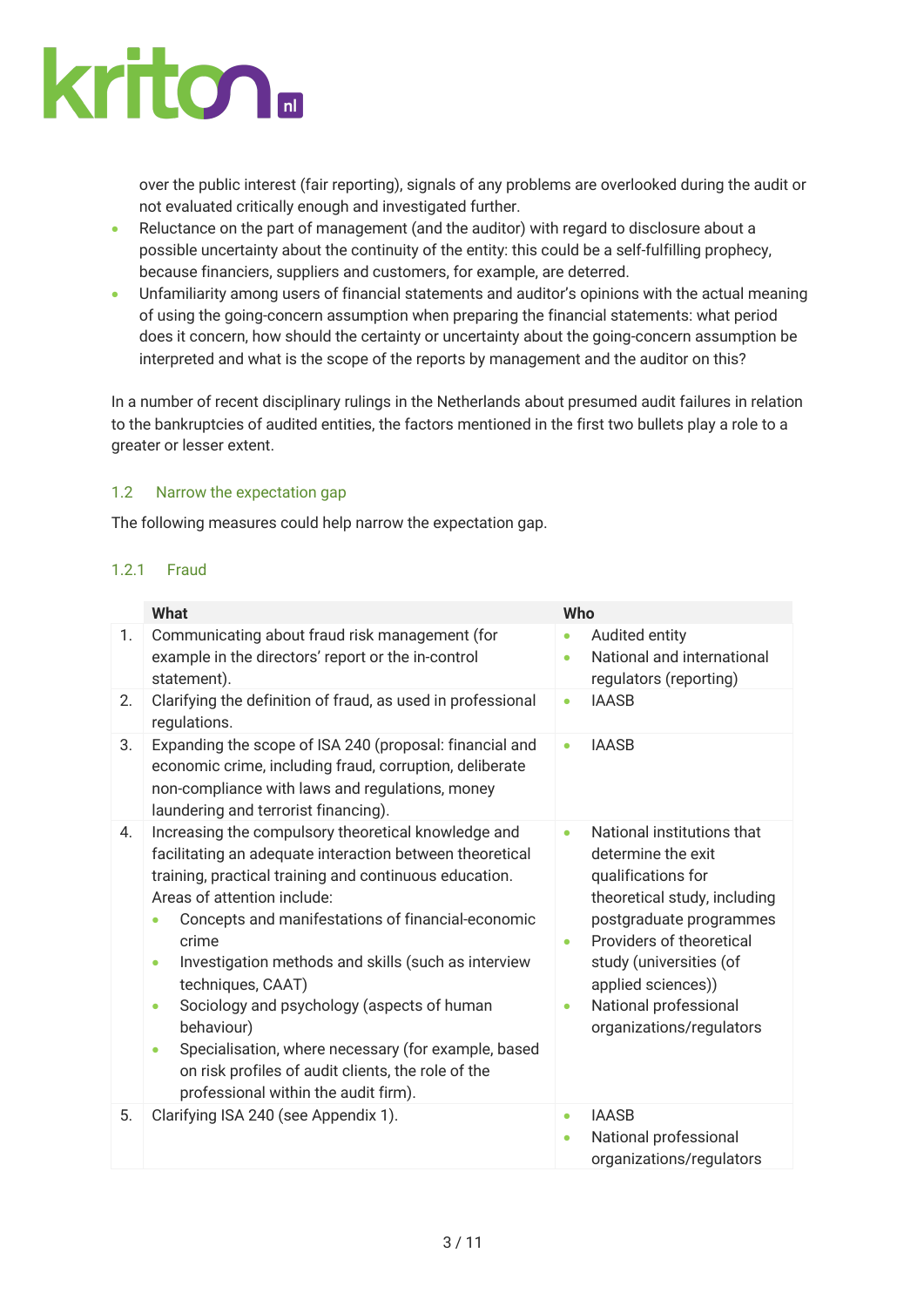

| 6. | Providing guidance and good practices regarding<br>activities that might be appropriate in the given<br>circumstances, taking into account the local and cultural<br>context. Examples include subjects such as:<br>Fraud risk analysis<br>$\bullet$<br>Brainstorming and discussing fraud during the team<br>٠<br>meeting<br>Investigation methods and (technical) resources to<br>۰<br>be deployed. | National professional<br>organizations |
|----|-------------------------------------------------------------------------------------------------------------------------------------------------------------------------------------------------------------------------------------------------------------------------------------------------------------------------------------------------------------------------------------------------------|----------------------------------------|
| 7. | Removing shortcomings in laws and regulations. By way<br>of illustration: in the Netherlands, there is a legal<br>obligation to assess whether an audit client's recovery<br>plan is adequate in the event of a suspicion of material<br>fraud. However, criteria for determining adequacy are<br>lacking.                                                                                            | National regulators<br>$\bullet$       |

# 1.2.2 Going concern

The following measures could help narrow the expectation gap.

|          | <b>What</b>                                                                                                                                                                                                                                                                                                                                                                                                                                                                                                                                                                                                | Who                                                                                                                                                                                                                                                                                                |
|----------|------------------------------------------------------------------------------------------------------------------------------------------------------------------------------------------------------------------------------------------------------------------------------------------------------------------------------------------------------------------------------------------------------------------------------------------------------------------------------------------------------------------------------------------------------------------------------------------------------------|----------------------------------------------------------------------------------------------------------------------------------------------------------------------------------------------------------------------------------------------------------------------------------------------------|
| 1.<br>2. | Communicating more clearly about the principles used<br>for applying the going-concern assumption (in the<br>explanatory notes to the financial statements).<br>Clarifying the scope of the term 'going-concern                                                                                                                                                                                                                                                                                                                                                                                            | Audited entity<br>$\bullet$<br>National and international<br>۰<br>regulators (reporting)<br>National and international<br>$\bullet$                                                                                                                                                                |
|          | assumption', such as with regard to the period ('horizon')<br>and the inherent uncertainty of forward-looking<br>information.                                                                                                                                                                                                                                                                                                                                                                                                                                                                              | regulators (reporting)<br><b>IAASB</b><br>۰                                                                                                                                                                                                                                                        |
| 3.       | Increasing the theoretical knowledge and expertise of<br>auditors with regard to the subject of 'going concern'.<br>Areas of attention include:<br>Going concern reporting concepts, including<br>estimates, uncertainty and the importance of<br>disclosures<br>Investigation methods and skills (such as interview<br>۰<br>techniques and financial analyses)<br>The distinction between uncertainty about future<br>$\bullet$<br>events and the inability to obtain sufficient<br>appropriate audit evidence about the assumptions<br>used<br>Sociology and psychology (aspects of human<br>behaviour). | National institutions that<br>۰<br>determine the exit<br>qualifications for<br>theoretical study, including<br>postgraduate programmes<br>Providers of theoretical<br>$\bullet$<br>study (universities (of<br>applied sciences))<br>National professional<br>$\bullet$<br>organizations/regulators |
| 4.       | Clarifying ISA 570 (see Appendix 2).                                                                                                                                                                                                                                                                                                                                                                                                                                                                                                                                                                       | <b>IAASB</b><br>$\bullet$<br>National professional<br>$\bullet$<br>organizations/regulators                                                                                                                                                                                                        |
| 5.       | Providing guidance and good practices regarding<br>activities that might be appropriate in the given                                                                                                                                                                                                                                                                                                                                                                                                                                                                                                       | National professional<br>$\bullet$<br>organizations                                                                                                                                                                                                                                                |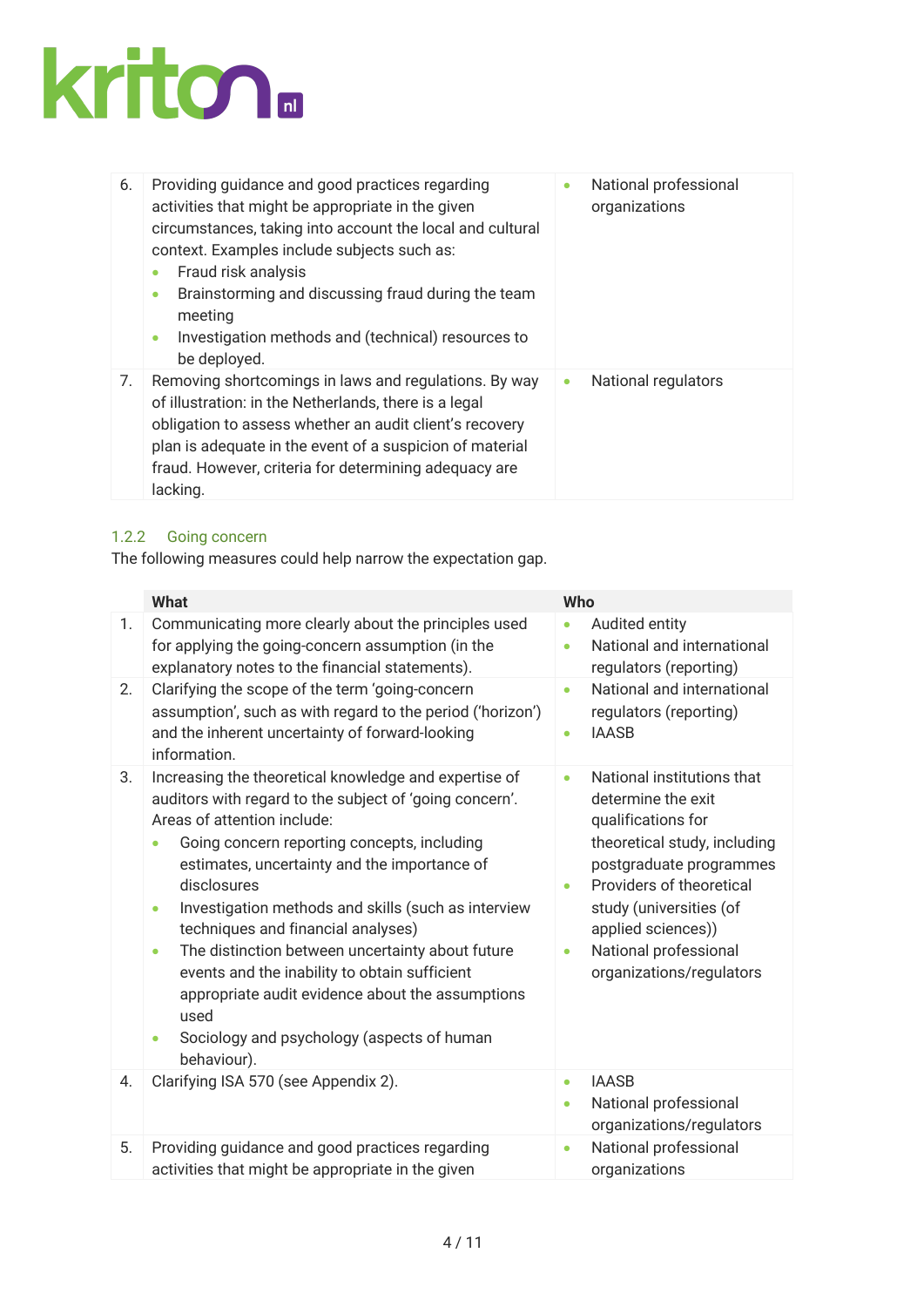

|    | circumstances, taking into account the local and cultural<br>context. Examples include subjects such as:<br>Brainstorming and discussing going concern during<br>۰<br>the team meeting<br>Investigation and analysis methods and (technical)<br>$\bullet$ |                                         |
|----|-----------------------------------------------------------------------------------------------------------------------------------------------------------------------------------------------------------------------------------------------------------|-----------------------------------------|
| 6. | resources to be deployed.<br>Removing shortcomings in laws and regulations. By way<br>of illustration: currently, the 'horizon' to be used in the                                                                                                         | <b>National regulators</b><br>$\bullet$ |
|    | regulations for applying the going-concern assumption is<br>usually set at one year from the balance sheet date, while<br>the common interpretation in practice is one year from                                                                          |                                         |
|    | the date of the preparation of the financial statements (or<br>the date of the auditor's opinion).                                                                                                                                                        |                                         |

### 2 Enhanced or more requirements with regard to fraud in an audit

#### 2.1 Areas for enhanced or more audit requirements

#### 2.1.1 Immaterial fraud

Due to its scope, immaterial fraud is easier to conceal and therefore less easy to detect by auditors. Investigating whether immaterial misstatements may be the result of fraud can be very intensive, which can involve high costs. We believe that holding auditors responsible for detecting immaterial fraud is disproportionate.

What may be expected of the auditor is that for any suspicion of fraud, he establishes with a reasonable degree of certainty that there can be no material misstatement as a result of the fraud. We therefore propose the following requirements:

- The auditor examines whether management has sufficiently established the nature and extent of the fraud, including - as far as possible - the duration of the fraud.
- The auditor determines that management has investigated whether or not it concerns an isolated event.
- In accordance with ISA 260 and 265, the auditor communicates with management and those charged with governance regarding the identified immaterial fraud and related shortcomings in internal control, respectively.
- The auditor assesses whether the response of management and those charged with governance to the identified fraud has been appropriate within the legal and regulatory framework.

#### 2.1.2 Fraud committed with or by third parties

The discovery of a material misstatement as a result of fraud committed in collusion with one or more third parties is, in principle, within the scope of an audit and the responsibility of the auditor. The collusion may cause the auditor to assume that the audit evidence obtained is convincing, when in fact it is incorrect. Therefore, the auditor may not detect such a misstatement even though the audit has been properly planned and performed. This is an inherent limitation of an audit. However, the auditor cannot use this starting point as a rationalisation for performing no or only a limited analysis based on relevant fraud risk factors - of the risk of such a misstatement.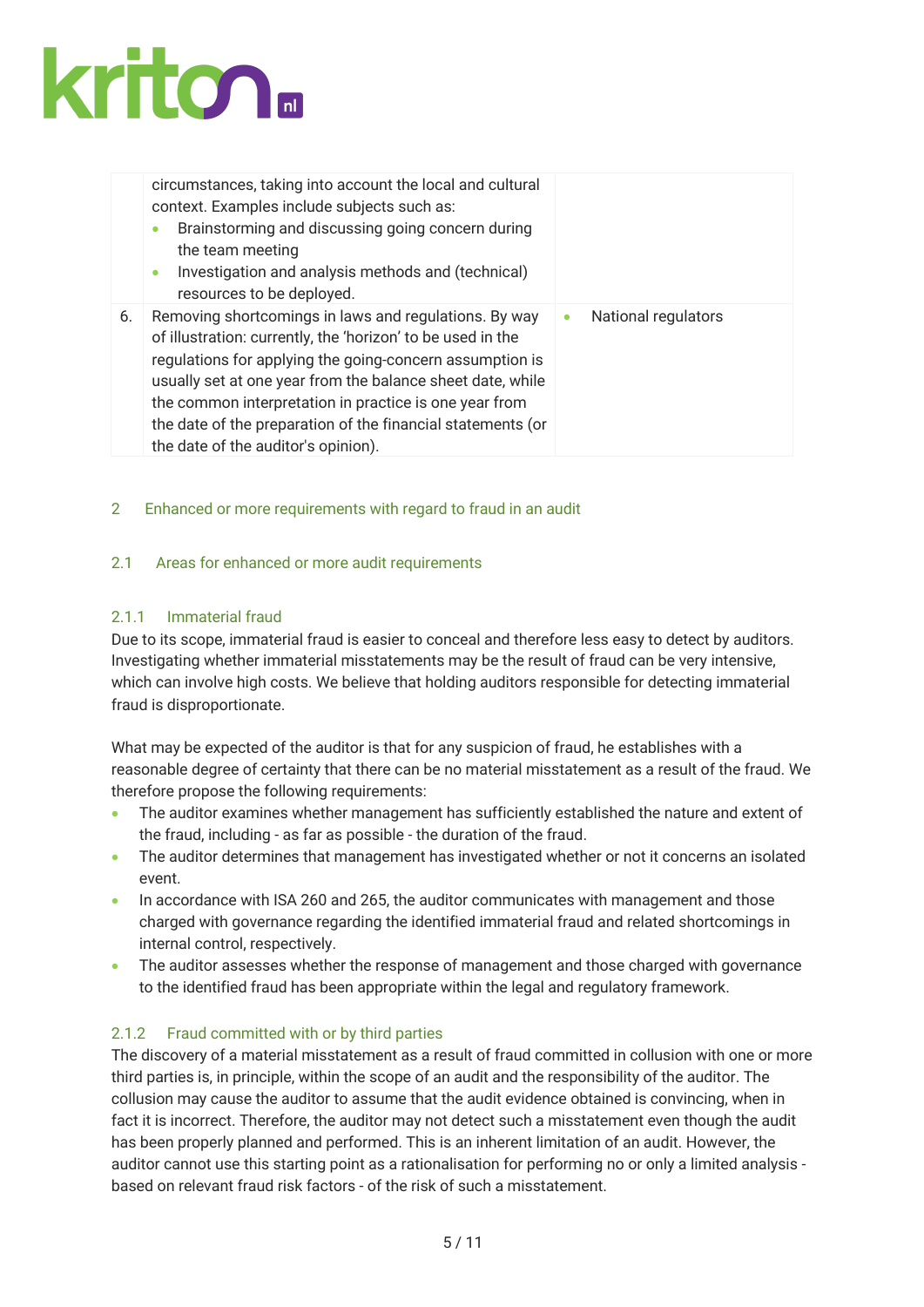One example of a fraud committed by third parties is that the entity is a victim of business e-mail compromised fraud (also known as 'CEO fraud') or ransomware. The auditor is responsible for identifying and assessing risks from such fraud and for appropriately responding to them. These risks relate to the (possible) impact of such fraud, such as paying a ransom, a claim or a fine, but also, for example, reputation damage. A material misstatement may exist if such risks are incorrectly not taken into account in preparing the financial statements. So again, in his risk analysis, the auditor will have to pay due attention to (the possible consequences of) such risks and, where applicable, formulate an appropriate response.

In addition, the auditor's natural advisory role may entail that he may be expected to alert management to such risks. This certainly applies, but not only, to auditors from small and mediumsized companies. The question to what extent auditors may be held accountable for their duty of care if they do not point out such risks to management and/or those charged with governance is beyond the scope of this response.

# 2.2 Specific procedures for certain entities or in specific circumstances

At entities where management is also a shareholder, we regularly see that management wants more certainty with regard to improper appropriation of assets by employees (hereinafter referred to as employee fraud). They often apply low materiality limits for employee fraud and in many cases, they do not distinguish between theft and employee fraud. We believe that auditors can provide no to very limited assurance in this area. At most, management may ask the auditor to perform specific procedures. To this end, management must agree on a separate engagement with the auditor. We also note that the auditor must discover material misstatements resulting from such employee fraud (such as stock differences).

In our opinion, specific requirements should apply to the following situations:

- Organizations that receive public money (for example, support measures in the light of the Corona crisis).
- In the event of indications of fraud.
- In the event of a suspicion of fraud (both PIEs and non-PIEs).

For the first situation, new, specific Standards (for audits and other engagements) have recently been drawn up in the Netherlands. With regard to the second situation, it is necessary for the auditor to obtain more and/or different audit evidence to rebut the suspicion of fraud. In the third situation, it is desirable for management to report more extensively to users on the nature and extent of the suspected fraud and how it dealt with the fraud. The auditor examines the information provided by management and includes the outcome thereof in his opinion on the financial statements. Current laws and regulations, including the Standards, now offer too few specific tools for the second and third situation. Additional requirements, procedures or guidelines are therefore desirable.

### 2.3 Suspicious mindset

The 'neutral mindset' currently demanded offers too little guidance to identify fraud risks and to evaluate audit evidence critically enough. As stated in §1.2, we believe that the knowledge and skills of the auditor must be increased. This is necessary to be able to adequately identify and assess fraud risks. In the case of identified fraud risks, auditors should be more suspicious of the authenticity and reliability of audit evidence obtained. The audit evidence obtained must clearly show how the auditor has implemented the suspicious mindset. We are also in favour of tightening the requirements for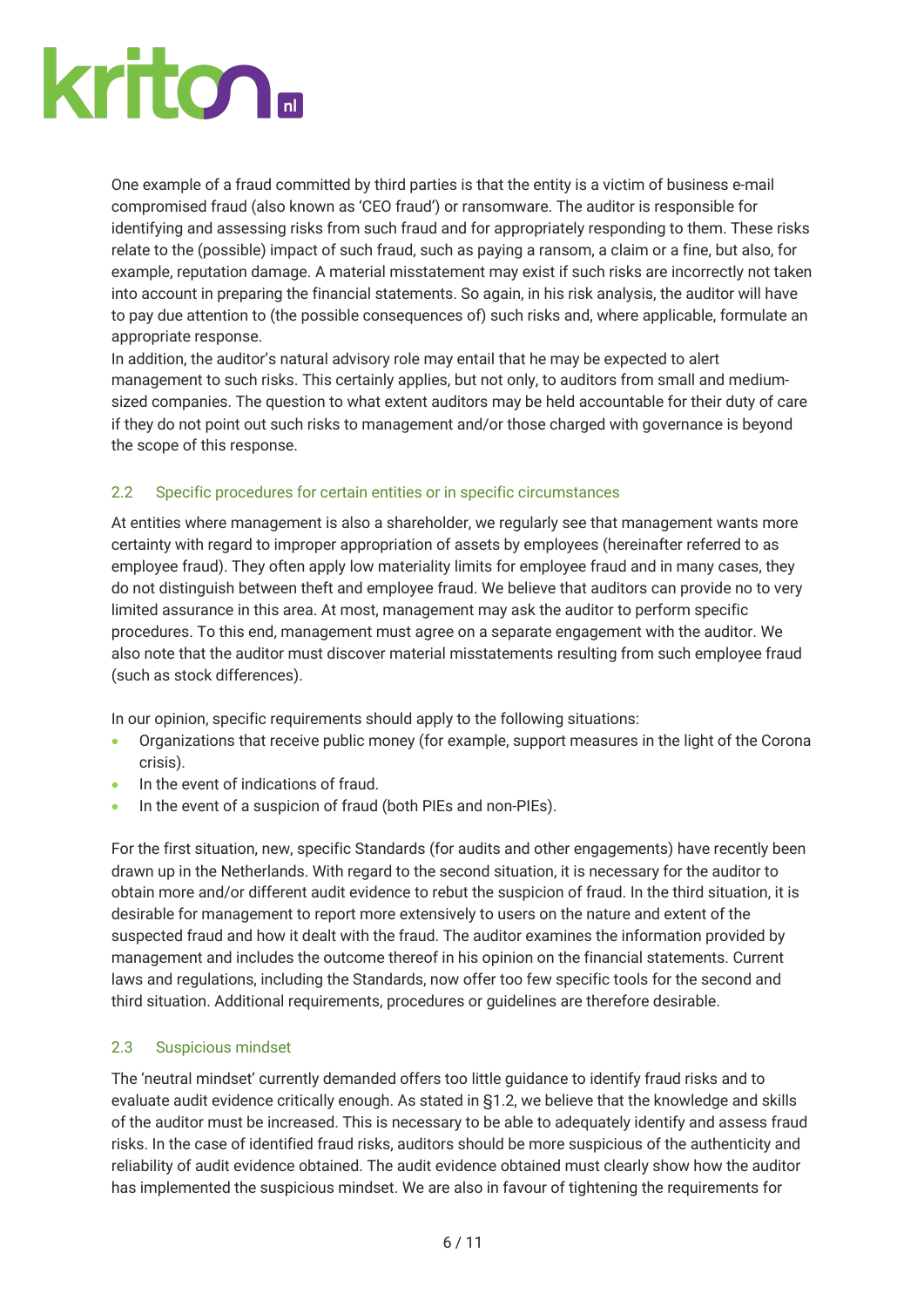professional scepticism throughout the audit process, in accordance with revised ISA 315 and ISA 540. In addition, the introduction of the stand-back principle in ISA 240, as well as the inclusion of professional scepticism in relation to fraud risks as a mandatory point of attention in internal (engagement) quality assurance reviews, are in our opinion necessary. This applies to all audit engagements.

# 2.4 More transparency about the auditor's work

We support more comprehensive and concrete reporting by management and those charged with governance on (the process of) fraud risk management. This can be included in the directors' report or an in-control statement (to be further specified). The intention is that management and those charged with governance are accountable for how fraud risks are controlled by the entity. We emphasise that management should be cautious in mentioning specific measures that have been taken to prevent or detect fraud, because potential fraudsters can use this information to break through or circumvent the measures.

Subsequently, the auditor will have to report on his evaluation of the information included in the directors' report or in-control statement. We make some proposals for this in the paragraphs below. We will then post our comments on current developments in the Netherlands on this point.

# 2.4.1 No inaccuracies in the directors' report or in-control statement

The auditor examines whether the information contains (material) inaccuracies and reports on this. In addition, the auditor reports specifically on the adequate design and implementation of the relevant parts of the fraud risk management process.

In our view, the auditor is reluctant to report on the effectiveness of (specific) control measures. There is always a possibility that employees or management deliberately circumvent the control measures. In addition, potential fraudsters could use information about weaknesses in internal control.

In accordance with Article 10 of the European Regulation (EU) on specific requirements for statutory audits of financial statements of public interest entities, the auditor must explain in the auditor's opinion to what extent the audit is deemed to be able to detect irregularities, including fraud. We propose that this report be expanded with the aforementioned topics. We also propose that this reporting obligation also applies to statutory audits of non-PIEs. We expect that the benefits of such an obligation will outweigh the costs (such as awareness among management, transparency for and better decision-making by the users of the financial statements). The aspect of proportionality must be taken into account.

### 2.4.2 Suspected fraud

In the event of suspected fraud, the auditor refers in his report to the relevant passages in the directors' report and the financial statements. He also explains his activities under the key audit matters (in the case of a PIE) or in a mandatory explanatory paragraph (in the case of a non-PIE, as long as the key audit matters are not yet a mandatory part of the auditor's opinion). He also discusses his evaluation of the management's recovery plan.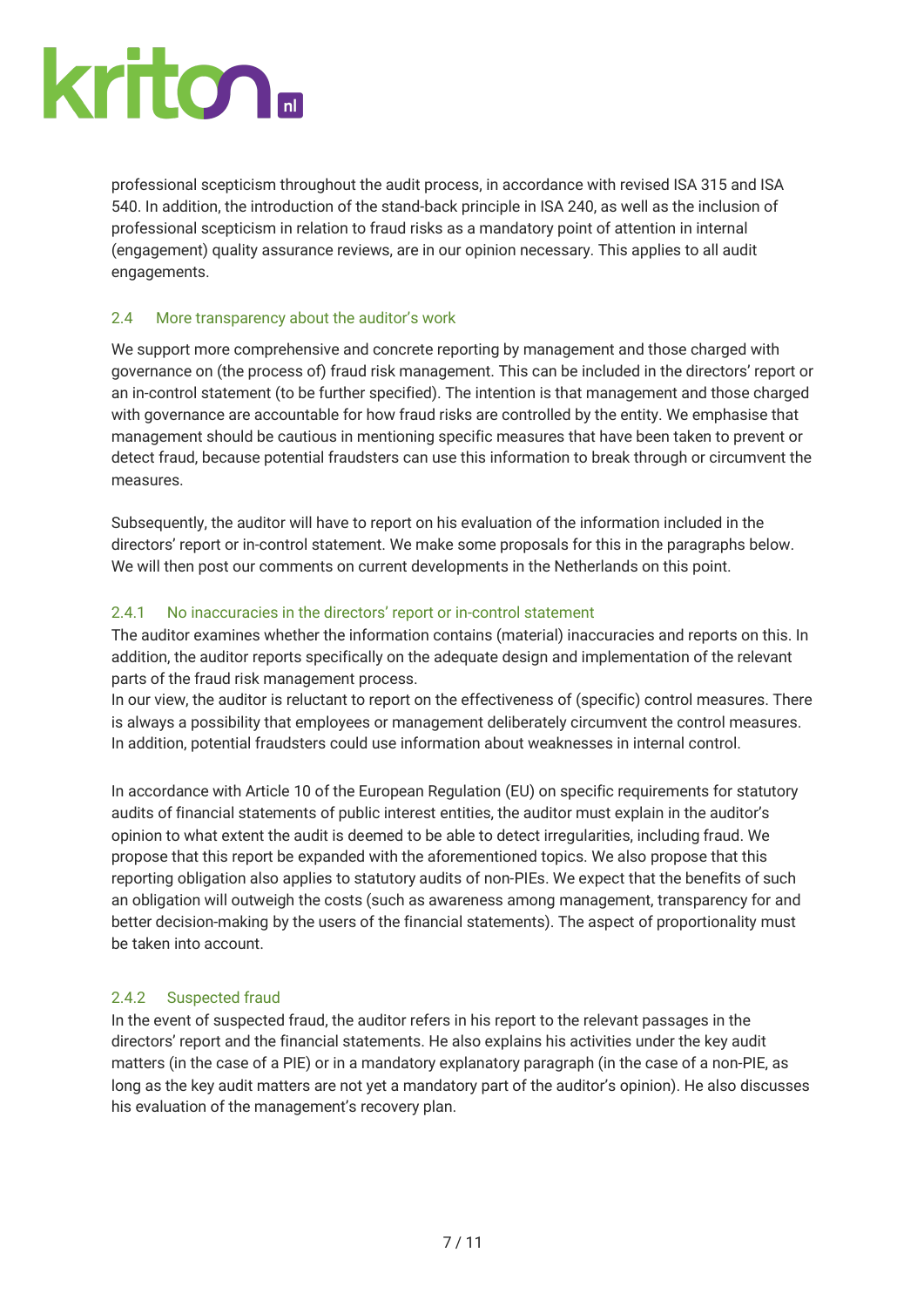### 2.4.3 Communication via the auditor's opinion in the Netherlands: an experiment

In the Netherlands, the proposal is being developed that auditors must include the activities and findings with regard to fraud risks in the auditor's opinion from the 2022 financial year. An experimental phase is expected for this. The objective of this is better communication and is in line with what we stated earlier in this response. In this context, we reiterate the possible downside of such communication, if overly detailed information about gaps in the risk management process is included. In addition, there is a risk that such an obligation will lead to the inclusion of boiler plate texts, with very limited value for the user of the financial statements and auditor's opinion. In our opinion, this detailed reporting is only necessary when there is a key audit matter, in specific cases of (suspected) fraud and when the directors' report contains incorrect statements about the fraud risk management process.

### 3 Going concern

3.1 Should the auditor have enhanced or more requirements with regard to going concern in an audit of financial statements?

In our view, the requirements regarding the going-concern assumption procedures should be clarified regarding:

- The horizon that the auditor should maintain in evaluating the information underlying management's application of the going-concern assumption. This concerns both the period for which forward-looking information must be taken into account (1 year or longer?) and the date on which that period starts (balance sheet date or date of the financial statements?).
- The requirements attached to the information on which management's application of the goingconcern assumption is based: when is sufficient and appropriate audit evidence available, for example, with regard to management's plans?
- The requirements attached to a retrospective evaluation of, for example, the quality of information about cash flows, financial position, results, estimates and the explanatory notes thereto.

### 3.2 Is there a need for enhanced procedures only for certain entities or in specific circumstances?

We believe that ISA 570 can be adjusted on this point in line with the adjustments of, for example, ISA 315 and ISA 540 (applying scalability). No further distinction needs to be made according to types of entities or specific circumstances.

### 3.3 Do you believe more transparency is needed?

We support more comprehensive and concrete reporting by management and those charged with governance on principles used when applying the going-concern assumption. This can be included in the directors' report. The auditor must report on his evaluation of the information included in the directors' report. If there is (serious) uncertainty about continuity, this must be addressed (even now) in the explanatory notes to the financial statements. In our opinion, it is not sufficient for the auditor in that situation to refer to that explanation in an emphasis-of-matter paragraph in the auditor's opinion (whether or not in addition to his description of a key audit matter in the case of the audit of a PIE). He should detail his work in this regard in a separate section of the auditor's opinion, including his evaluation of management's plans.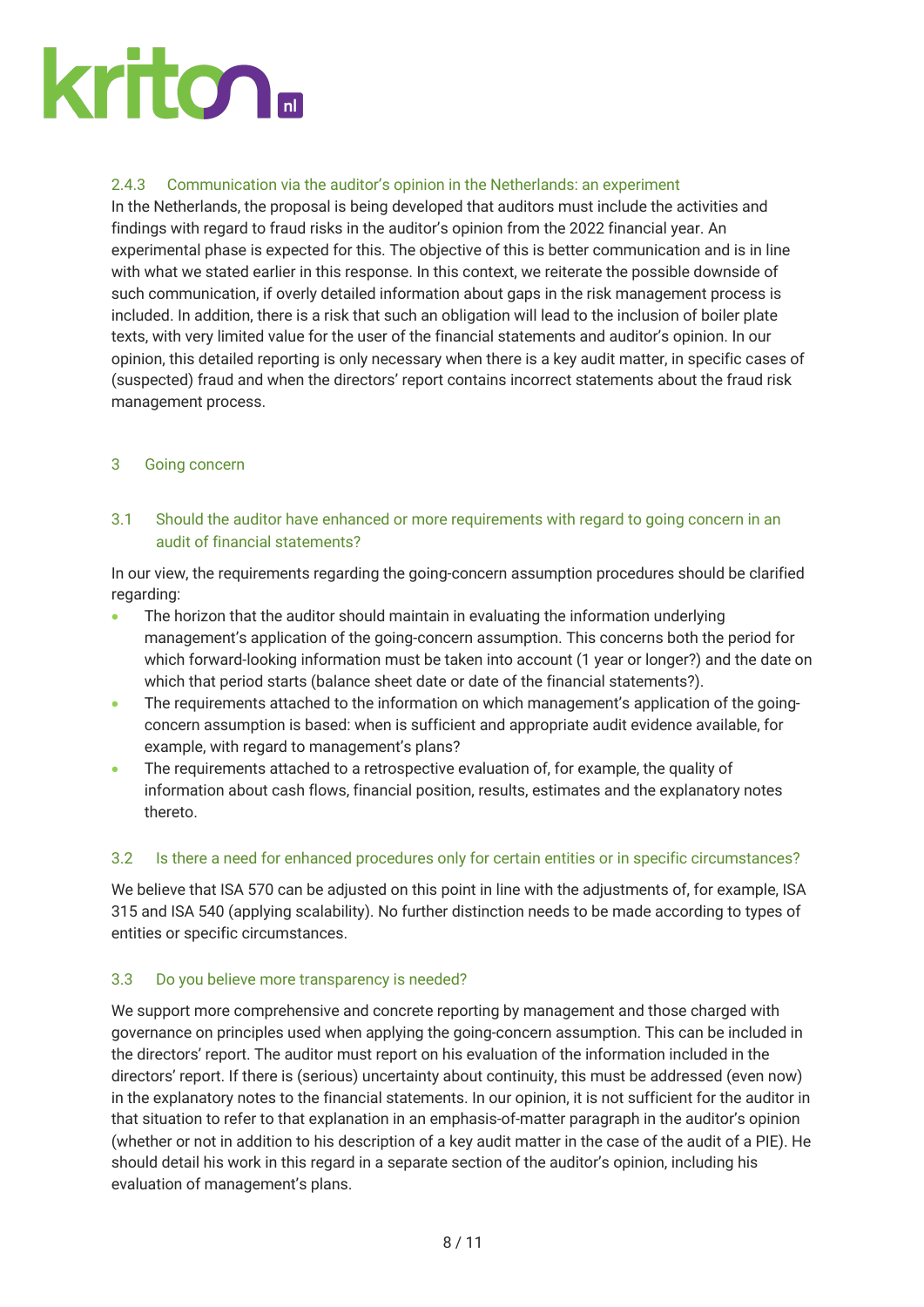

#### 4 Any other matters

We are in favour of an amendment to ISA 240, so that auditors internationally deal with (identifying) fraud risks and suspected fraud in the same consistent manner. In addition, as explained earlier in the response, we prefer that the concept of fraud be extended to 'financial-economic crime'. In various countries, the use of forensic expertise during audit engagements and the engagement quality review procedures is being discussed and experiments are being conducted.

In the Netherlands, the capacity of forensic expertise is limited and concentrated at a relatively limited number of (audit) firms. With mandatory use of forensic expertise, demand is likely to exceed supply many times over. Retraining auditors to become a forensic expert is not a feasible solution. The required investment in knowledge and experience ('flying hours') is too great.

We believe that audit firms - as part of the quality control system - should themselves determine what level of expertise is required for a particular set of circumstances (for example, simple, difficult, complex). Sometimes, the use of a forensic expert is desirable, but it is often sufficient for the audit firm to have persons with sufficient knowledge and experience to pay increased attention to fraud risk factors, fraud risks and indications of fraud during the audit. These persons are also able to initially take the lead if specific, forensic expertise is necessary. They are referred to as 'fraud experts' and we propose that the training, availability and deployment of fraud experts should be explicitly included in the quality control system.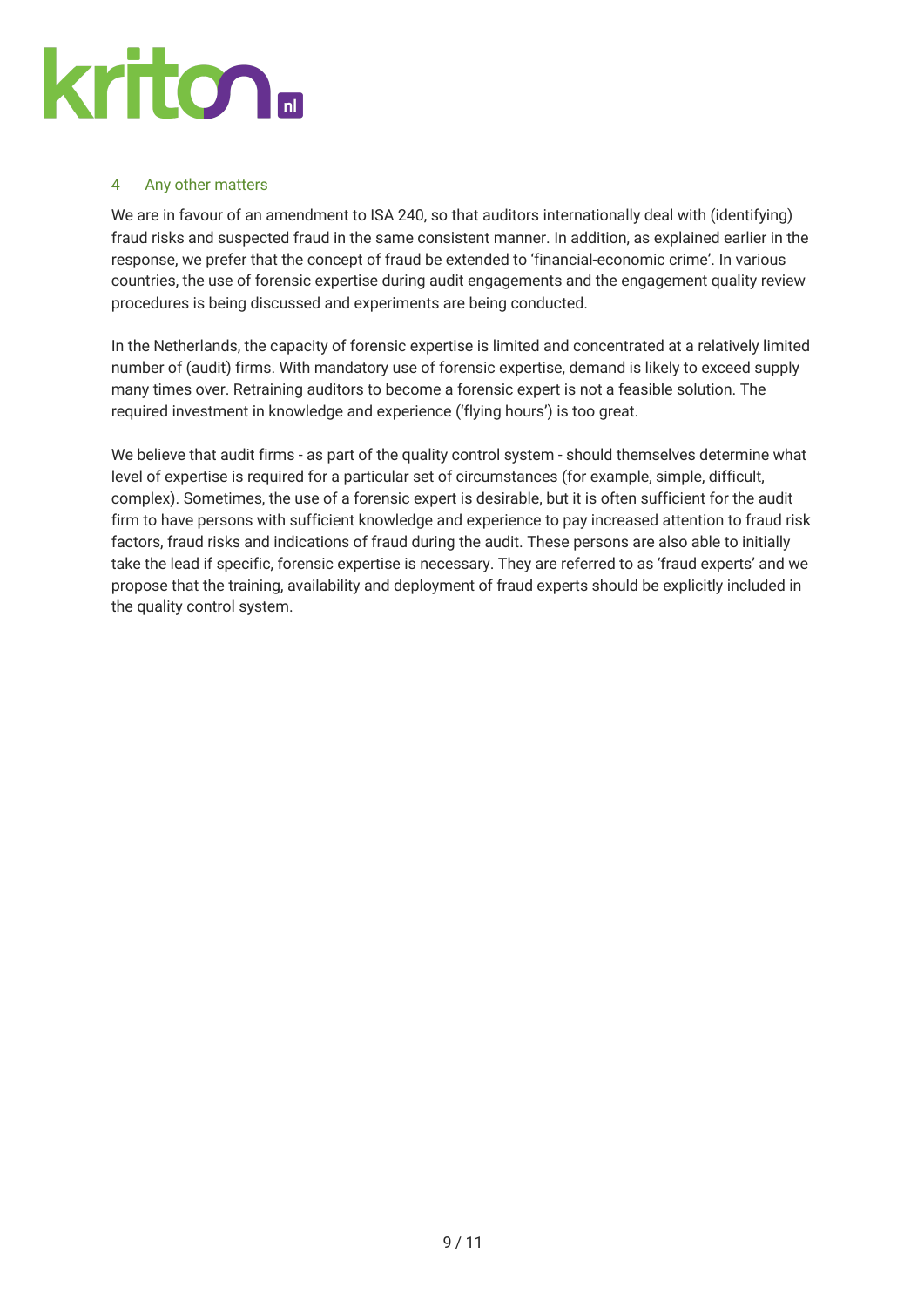

#### APPENDIX 1

We propose the following amendments to ISA 240:

- Clarifying the definition of the term fraud (and, for example, the distinction between theft, embezzlement and fraud, as well as the reason why this distinction is important).
- Modifying the third criterion of the fraud definition: to obtain an advantage and/or harm another.
- Expanding the scope of ISA 240 to other aspects of financial-economic crime.
- Clarifying the relationship between fraud, materiality and the application of ISA 240
- Explaining more clearly what a requirement means or what the requirement is intended to cover.
- Clarifying the application and other explanatory material. They are now too superficial and open to multiple explanations.
- Clarifying what may be expected of the auditor, management, those charged with governance and others with regard to the roles and responsibilities when it comes to preventing, discovering and correcting material misstatements resulting from fraud or financial-economic crime.
- Recording the definition of a fraud signal.
- Implementing the principle of 'spectrum of inherent fraud risks', analogous to ISA 315 and ISA 540.
- Making the requirements for the fraud risk analysis more concrete. Examples include identifying fraud risks, regardless of materiality and any relevant internal control, subsequently assessing the inherent fraud risk and evaluating the significance.
- Clarify that a risk of (material) misstatement due to fraud is a significant risk because the auditor must pay particular attention to this risk on the premise that such misstatements are more difficult to detect because of intent and misrepresentation. In the current situation, many auditors assume that there is significant risk because it is 'mandatory' under ISA 240, without understanding the background to it.
- Making the requirements for identifying the internal control measures relevant to the audit more concrete, as regards risks of misstatement resulting from fraud.
- Where possible, introducing the principle of scalability with regard to the response to the identified risks, as is also the case with ISA 315 and ISA 540.
- With regard to the response to the risk of management override of controls, clarifying why the requirement for journal entry testing is included. In the current situation, many auditors fail to recognise that investigating 'conspicuous journal entries' contradicts the premise that fraud involves intent and deception. Furthermore, clarifying the requirements for the use of criteria for investigating journal entries, such as substantiation of the choice of the criteria and the reproducibility of the test work.
- Including a concrete step-by-step plan for the activities that follow the identification of a fraud risk factor, a fraud signal and suspicion of fraud, respectively.